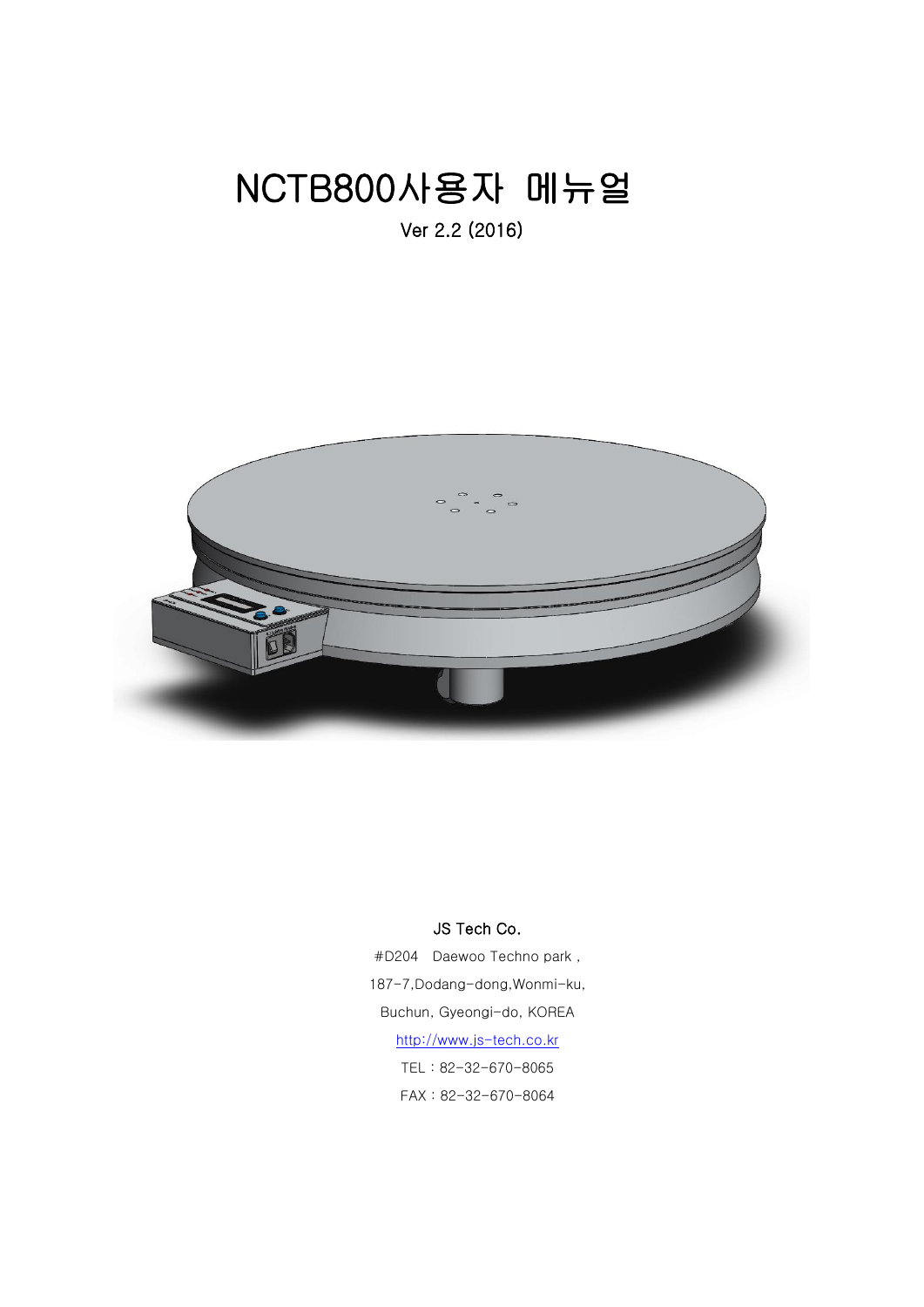# 목 차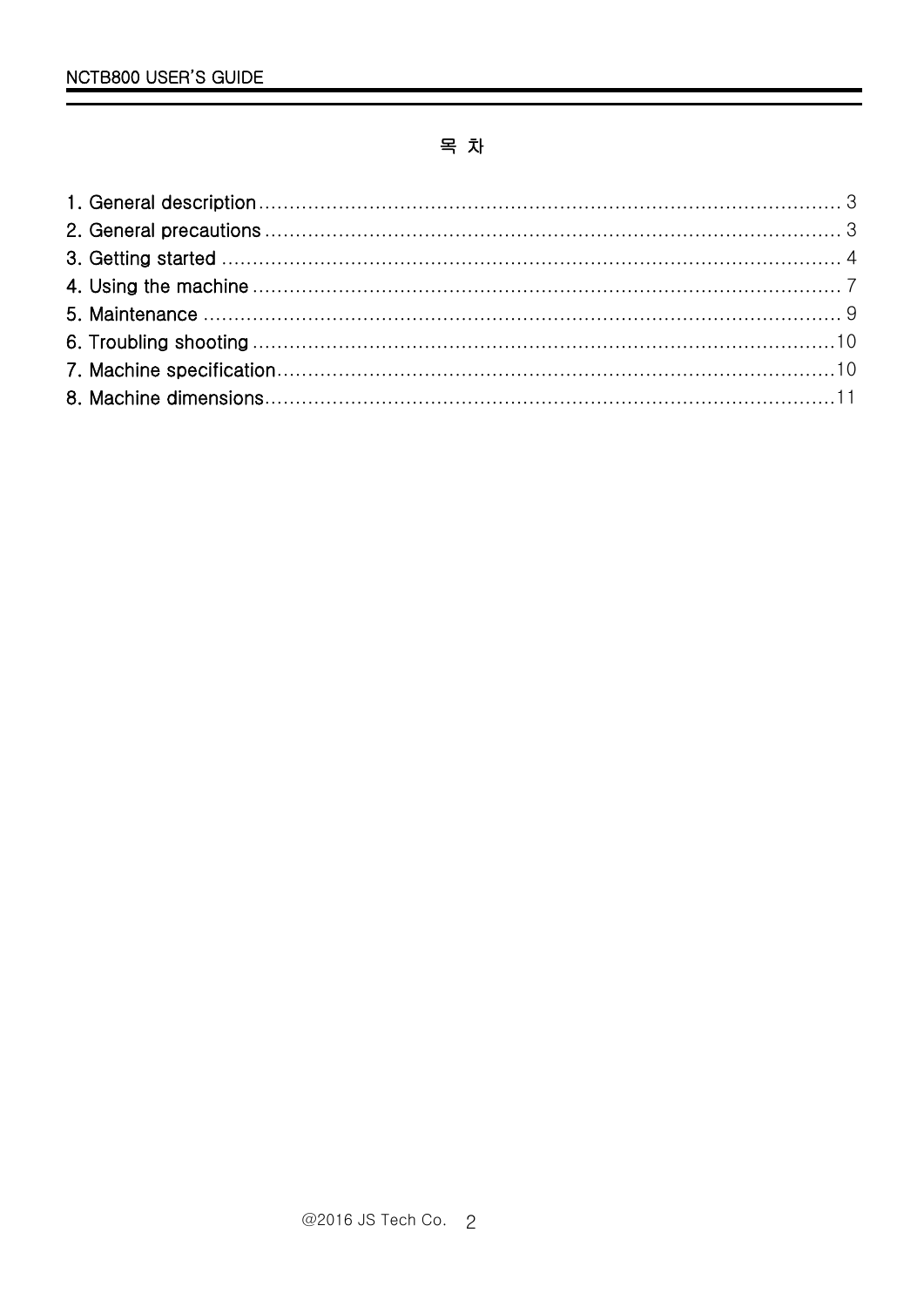# <span id="page-2-0"></span>**1. General description**



# <span id="page-2-1"></span>**2. General precautions**

- 먼지가 매우 많은 곳에서의 사용을 피하고 직사광선과 비가 맞는 곳에 놓아두지 마십시오.
- 기계를 높은 온도나 높은 습도에 노출시키지 마십시오.
- 유기용제로 기계를 청소하지 마시고 부드럽고 마른 천에 알코올을 묻혀서 청소 하세요.
- 제공하는 지정된 전압의 AC (220VAC/2A 50/60Hz) 만을 사용하십시오. 다른 전압의 AC 사용으로 인한 고장은 보증하지 않습니다.
- 제공하는 USB케이블을 사용하십시오. 다른 종류의 케이블 사용으로 인한 고장은 보증하지 않습니다.
- 장시간 사용하지 않을 때는 AC code 를 분리하여 주십시오.
- 임의로 장비를 분해하지 마십시오.
- 피사체는 가능한 무게 중심이 회전판의 중심과 같도록 놓으세요. 편심 되게 놓으면 가반 하중 (Payload)이 줄어듭니다.
- 컴퓨터와 연결되는 USB케이블의 길이는 최대 5m까지 입니다. 그 이상의 길이가 필요한 경우 External USB HUB를 사용하십시오.
- 이동 시 충격이 가해지지 않도록 주의 하십시오
- 설치 시 회전판이 수평이 되게 설치 하십시오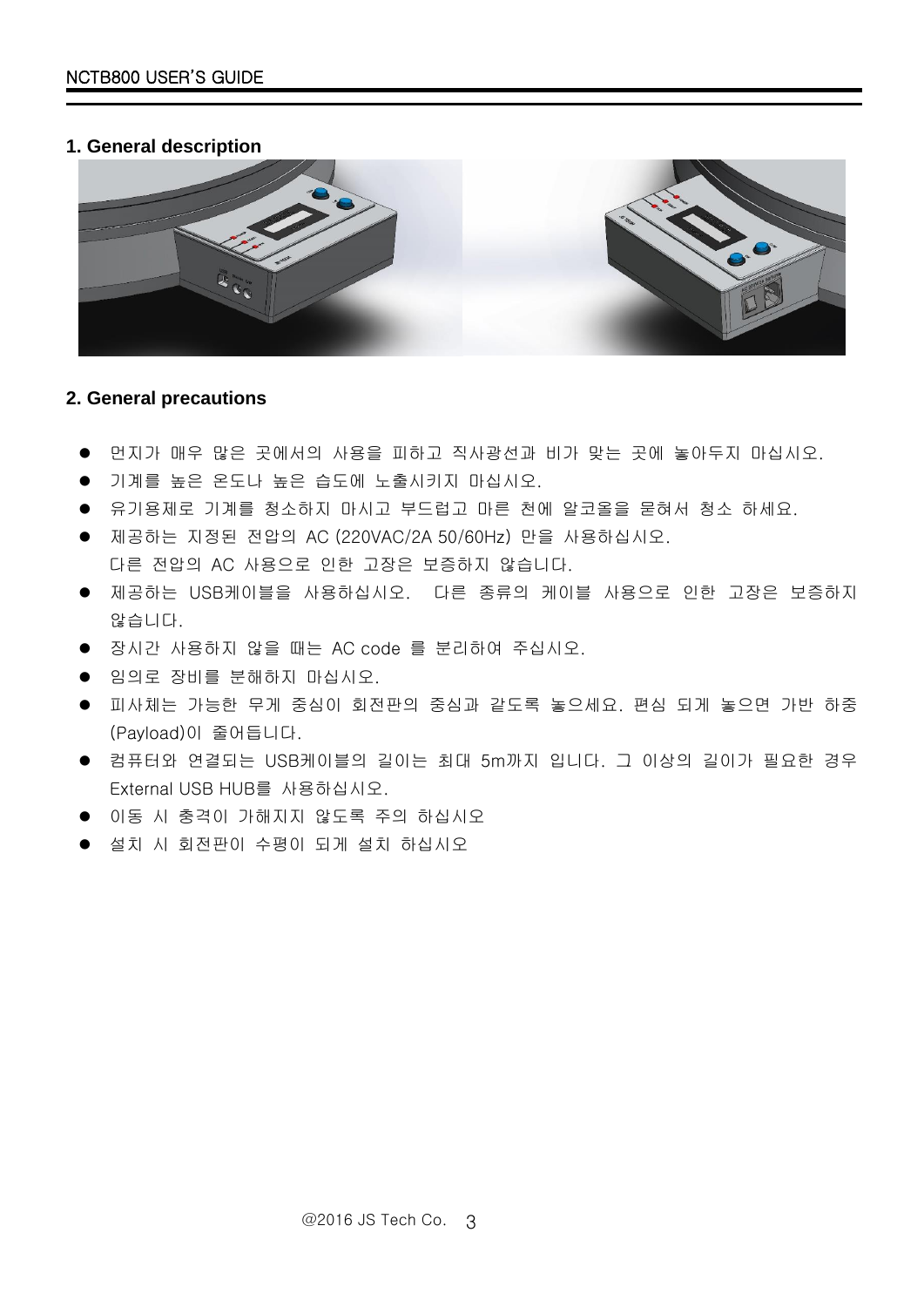## <span id="page-3-0"></span>**3. Getting started**

## 1. Software install

JS Tech Co. and it is suppliers all right and copyright to this software, the text in the enclosed manual, and duplicates of the software. This software, either in part or in whole may not be duplicated, modified, reverse-engineered, disassembled or decompiled without permission.

[Before installation] 사용자의 컴퓨터 시스템 사양이 아래의 조건을 충족하여야 합니다.

Computer: IBM PC or compatible Operating system: Pre-installed with Microsoft Windows XP, Vista, Windows 7, Windows 10 Hard disk free space: At least 20MB Available memory: Minimum 32MB

Monitor: VGA or higher graphics card

USB port (installed as standard equipment

# [Installing OVR win]

OVR win 소프트웨어를 아래를 참조하여 설치 하십시오.

- 폐사의 홈페이지를 방문하여 자료실에서 OVR win의 최신 version을 다운로드 하여 setup.exe 를 실행합니다.
- 설치하는 동안 저희 회사의 웹사이트에서 신규 버전의 OVR win이 있는지 확인을 합니다. (어떠한 사용자의 정보도 전송되지 않습니다.)



- 설치 시 보안경고는 무시하고 설치 하십시오.
- 이제 OVR win이 실행 되는 것을 볼 수 있습니다.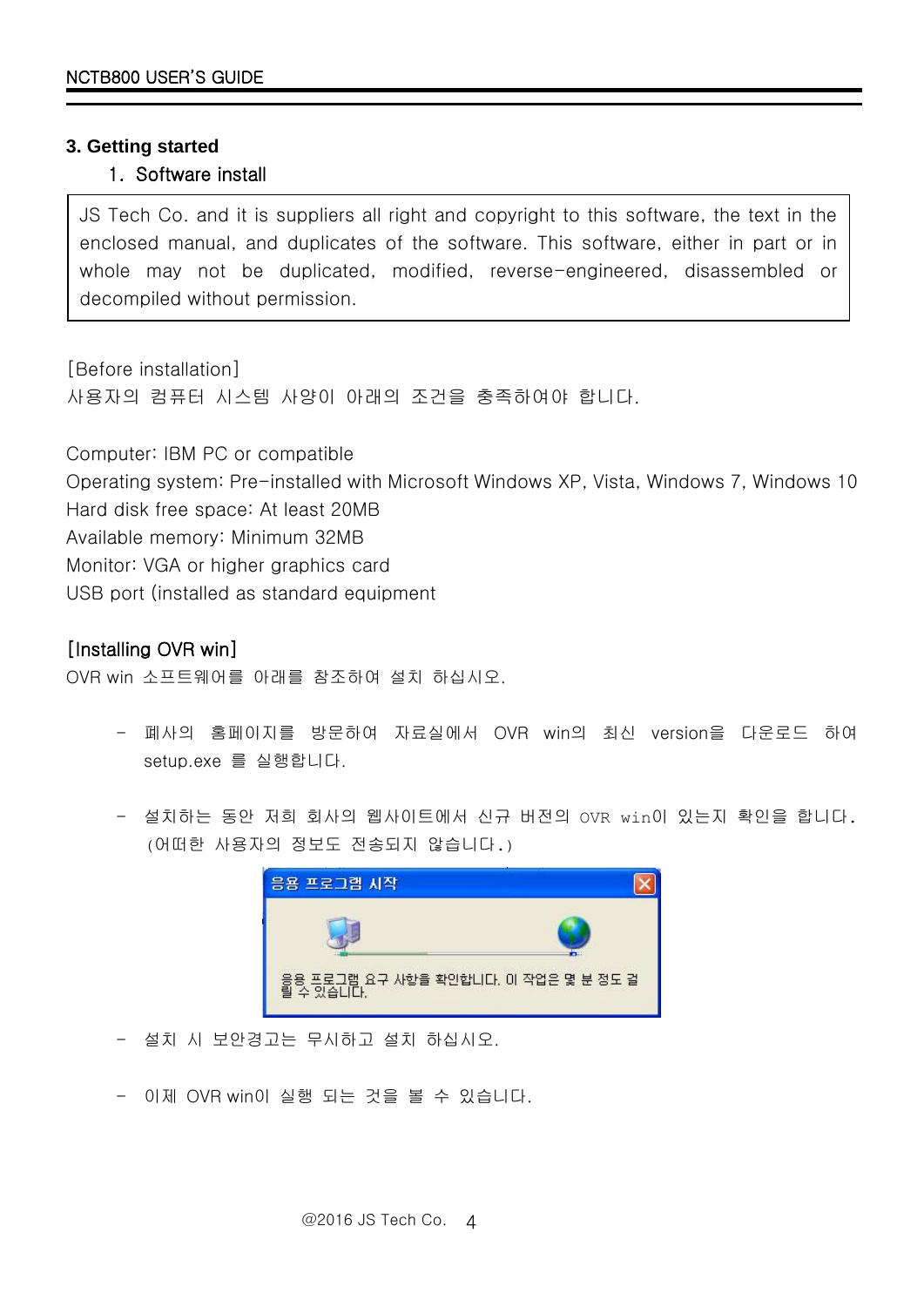| <b>VRTB Win for turn table</b>                                                                                              |                                                                                           |                      | www.js-tech.co.kr                           |
|-----------------------------------------------------------------------------------------------------------------------------|-------------------------------------------------------------------------------------------|----------------------|---------------------------------------------|
| <b>STATUS</b><br>Coordinates<br>USB Port<br>0.000<br>Set Zero                                                               | Initial Value Setting<br>Remocon control angle<br><b>Acceleration Time</b><br>Start Speed | 20<br>400            | degree<br>$0.05$ second<br>degree/minute    |
| Reflash interval(msec) 100 -<br><b>▽</b> Restore coordi<br><b>PC</b> Control<br>+ 20 degree Rotation<br>- 20 degree Rotatio | <b>Manual Speed</b><br>Maximum Speed<br>Minimum Contol value 0.002                        | 720<br>720           | degree/minute<br>degree/minute<br>degree    |
| CW<br>Stop<br>CCW<br>Move Position:<br>C Increment value<br>C Absolute value                                                | Shutter timer1<br>Shutter timer2<br>Shutter timer3<br>Shutter timer4                      | 0,00<br>0.00<br>0.00 | second<br>second<br>$0.00$ second<br>second |
| Target value<br>0<br>Excute<br>720<br><b>Rotation Speed</b><br>Defualt Value<br><b>Factory Defualt</b>                      | Model Name:<br>Serial No<br><b>Initial Value Write</b>                                    |                      | VRTB ver3.1<br>Initial Value Read           |

#### 2. AC adapter 의 연결

아래에 설명한 바와 같이 NCTB800과 AC code 를 연결 하세요.

- NCTB800 의 AC 플러그를 근처의 AC 콘센트에 연결합니다.
- NCTB800의 전원 스위치를 켭니다.

#### 3. USB interface cable 의 연결

아래에 설명한 바와 같이 NCTB800과 컴퓨터를 연결 하세요.

- NCTB800과 IBM호환 기종의 컴퓨터와 연결 시 별도의 USB driver는 필요하지 않습니다. NCTB800는 HID(Human Interface Device)로 인식하기 때문입니다.
- 납작한 모양의 USB 커넥터(A type)를 컴퓨터 측에 연결합니다.
- 사각형 모양의 USB 커넥터(B type)를 NCTB800측에 연결합니다.
- Status의 USB포트에 파란색 원이 보이면 정상적으로 연결이 된 것 입니다. 빨간색 일 때 는 연결에 실패된 것입니다. 다시 연결을 시도 하세요.
- 제공되는 USB 케이블은 3m 입니다. 이보다 먼 거리를 연결 할 때는 USB Hub 또는 Repeater를 사용하여 연결 거리를 늘리세요. 5m 이상의 케이블은 안정적이지 않습니다.
- USB hub 또는 Repeater를 통해서 연결할 경우먼저 Hub, Repeater를 PC와 연결하고 잠 시 후 NCTB를 연결하세요. Hub에 NCTB가 연결된 상태에서 Hub와 PC를 연결하면 동시 에 두 가지 디바이스가 연결되게 되므로 경우에 따라 인식이 안될 수 있습니다.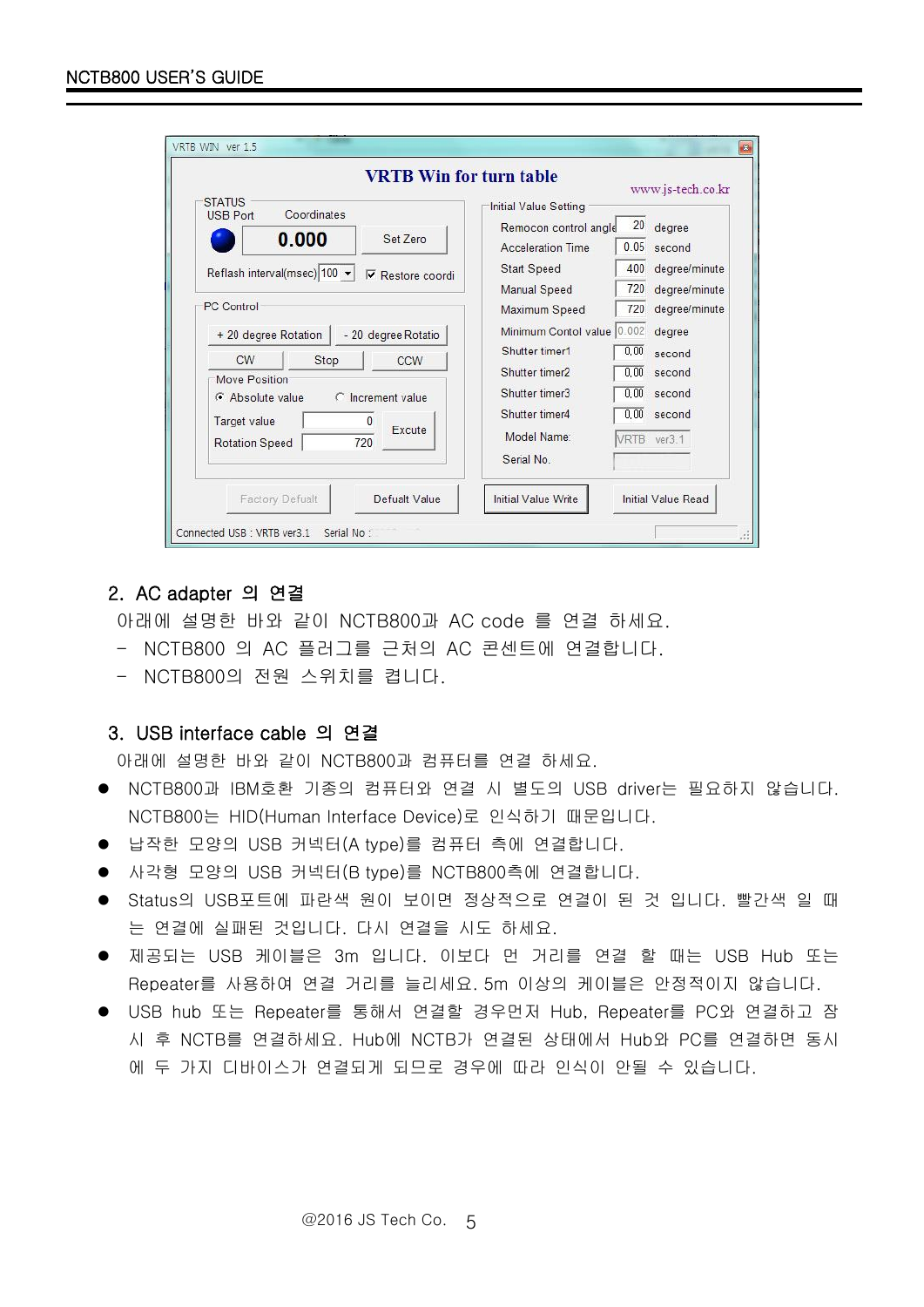#### [NCTB800 Initial Value]

본 프로그램은 초기값 설정과 운전 테스트를 위한 프로그램입니다. 출하 시 최적으로 초기값이 설 정되어 출고 되오니 불필요하게 초기값을 바꾸지 마십시오. 바뀐 초기값은 default value로 되돌릴 수 있습니다.

우측의 Initial Value Setting 항목의 설명은 아래와 같습니다.

| Remocon control angle | PC의 버튼을 1회 누를 때의 회전 각도                   |  |
|-----------------------|------------------------------------------|--|
| Acceleration time     | 모터의 운전시작 에서부터 최고속도까지 도달 시간               |  |
| <b>Start Speed</b>    | 모터의 기동 속도                                |  |
| Manual Speed          | 모터의 수동 운전시 속도                            |  |
| Maximum Speed         | 최고 운전 속도                                 |  |
| Minimum Control value | 최소 제어 가능 각도                              |  |
| Shutter timer T1      | Shutter release output control timer: T1 |  |
| Shutter timer T2      | Shutter release output control timer: T2 |  |
| Shutter timer T3      | Shutter release output control timer: T3 |  |
| Shutter timer T4      | Shutter release output control timer: T4 |  |

\* 컴퓨터에서 제어 시 운전속도는 Maximum Speed 보다 빠를 수 없으며 Start Speed 보다 느릴 수 없습니다.

Shutter timer 의 각각의 값은 아래 그림과 같이 카메라와 연결된 셔터 릴리즈의 동작 타이밍을 의미 합니다.

T1 : 회전 후 촬영 시 피사체의 흔들림을 막기 위한 대기 시간

T2 : 반 셔터 시간으로 카메라의 오토 포커싱을 위한 대기시간

T3 : 셔터 타임, 실제 촬영

T4 : 촬영 후 회전 시까지 대기시간

셔터 릴리즈를 사용 안 할 때는 T1~T4 = 0 로 두면 됩니다.

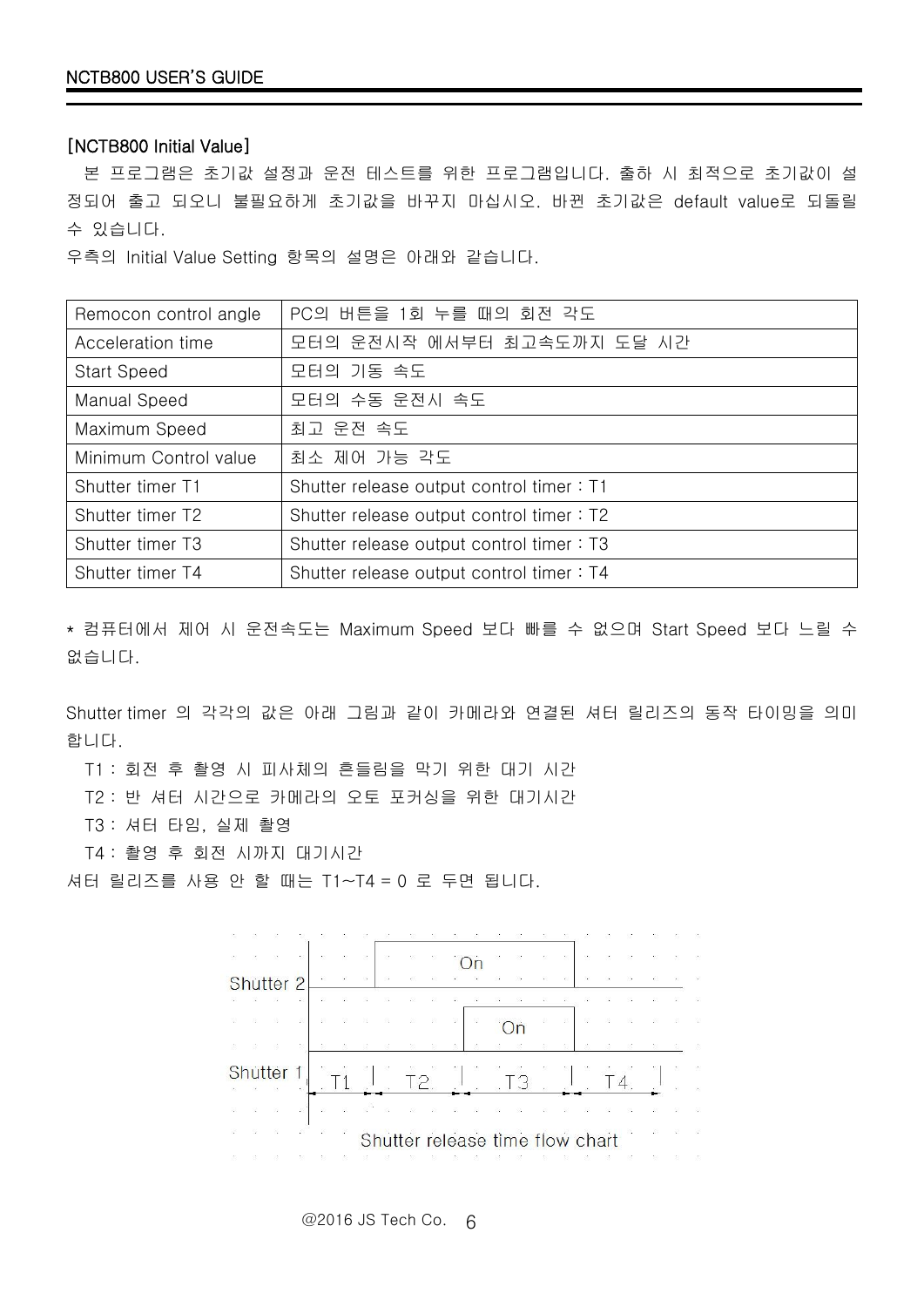각 카메라 메이커별 유선 릴리즈의 형태는 모두 다릅니다. 카메라 모델 별 유선 릴리즈는 폐사로 별 도 구입 문의 바랍니다. 직접 만드실 경우 아래의 그림과 같이 배선 하세요.



- <span id="page-6-0"></span>**4. Using the machine**
- 지정된 전원을 연결하고 Power S/W를 켜면 삡 소리와 함께 Ready LED가 켜집니다.
- 회전속도와 기본 각도 등은 OVR win program에서 바꿀 수 있습니다.
- 컴퓨터와 USB로 연결되어 있고 OVR win 이 실행 중이면 수동 조작이나 PC제어 동작에서 실시 간으로 변경되는 좌표를 볼 수 있습니다.
- 사용자 프로그램으로 제어하고자 할 때는 폐사에 SDK(Software Development Kit)를 요청 바랍니 다.
- 수동운전을 위해 폐사에서 제공하는 스위치를 사용하십시오. 외부에의 스위치는 아래와 같이 연 결 하세요.

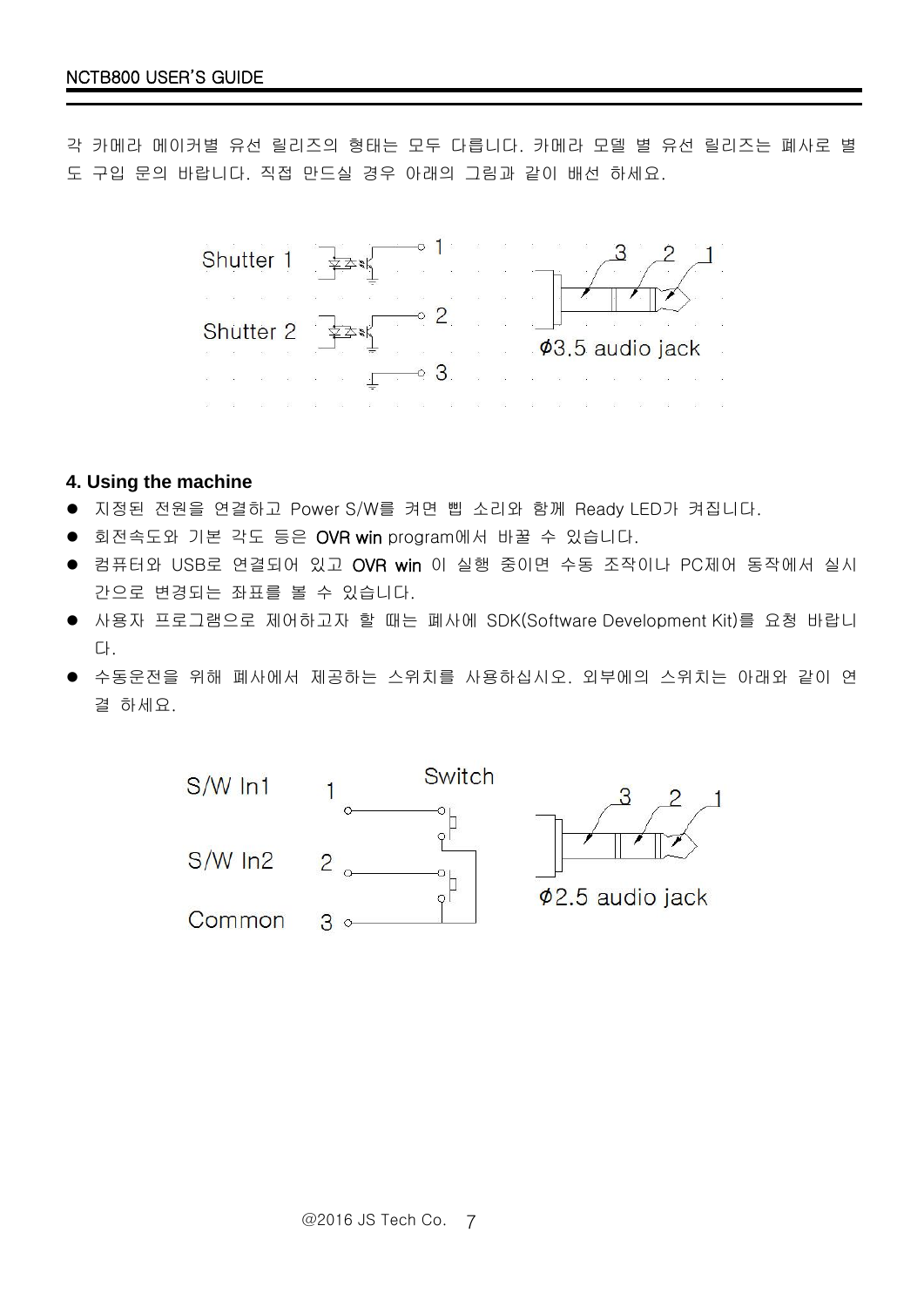# [Function description]

● 완전S자 대칭형 가감속 운전 속도그래프의 가감속 모양이 S자 형태의 부드러운 가감속 형태를 갖는다.

속도그래프의 삼각파형 금지

가속과 감속 시간 이내의 짧은 거리 이동 시 속도그래프의 삼각형 모양을 금지한다.

Ring Count 기능 (0~360도)

회전 테이블의 좌표는 359.990 다음이 0.000으로 변경된다. 그 반대도 마찬가지임.

최단거리 이동 기능

현재 위치 10도에서 absolute position 350도 이동 하라는 명령이 오면 시계방향(CW)으로 340도 만큼 회전 하는게 아니고 반시계방향(CCW)으로 20도 만큼만 회전한다. 즉 회전량이 180도 보다 크 면 반대로 회전 한다.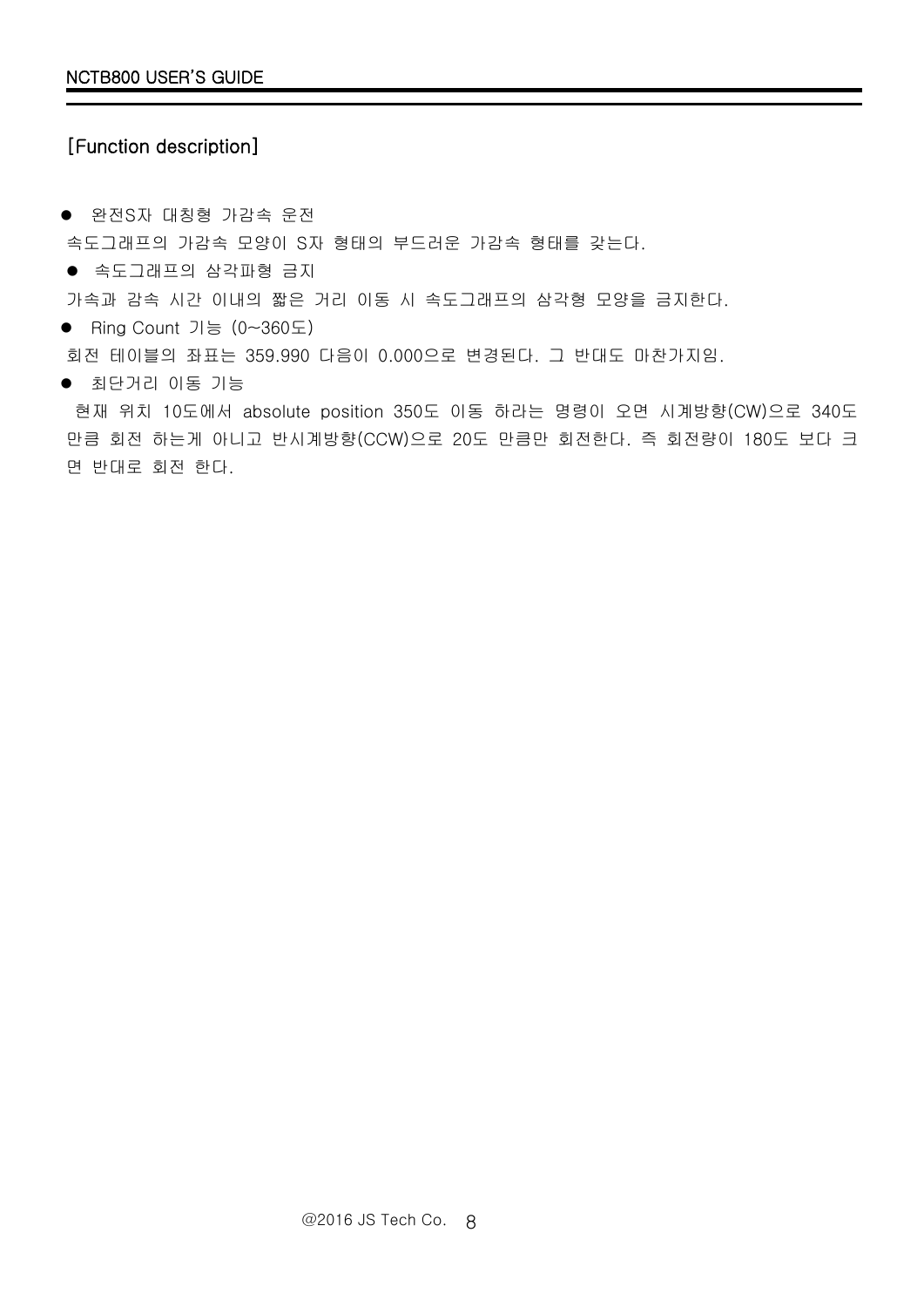#### <span id="page-8-0"></span>**5. Maintenance**

NCTB800는 신뢰성이 높은 부품을 사용하므로 일상점검과 손질은 필요치 않으나 기구적인 메커니 즘과 전자회로로 구성된 복합 제품이므로 최저 년 1회 정도의 점검과 아래 그림에서 지정한 부위에 grease 공급이 필요 합니다.

#### 회전판 분해

분해 시 내부에 이물질이 들어가지 않도록 청결한 장소에서 작업 바랍니다.

- 전원을 끄고 콘덴서 등에 충전된 전압이 방전 될 때까지 약1분 정도 경과 후 분해 하십시오.
- Wrench type of L 로 bolt를 푼다.
- 회전판을 분해한다.
- 지정된 부분(Worm gear)에 grease를 공급한다.

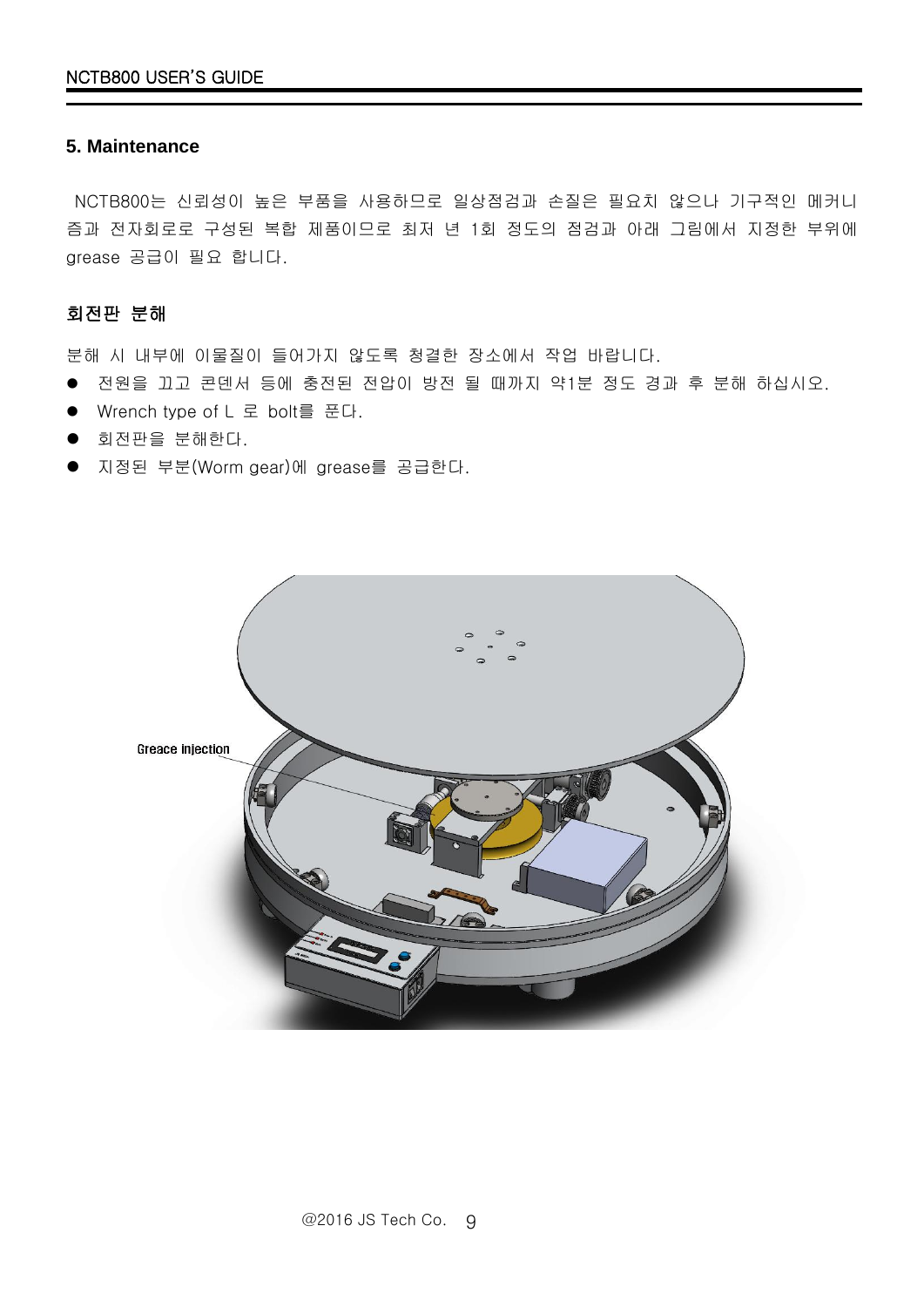## <span id="page-9-0"></span>**6. Troubling shooting**

점검 일시는 연1회를 기준으로 하되 이상소음 및 동작 불량 시 회전판 분해 점검을 필요로 합니다.

- 연 1회 그리스 주입.
- 베어링의 마모 여부 점검 (베어링의 수명은 정격 부하 시 2~3만 시간)
- 웜 기어의 마모성 (주유 관리가 지켜지지 않은 경우 웜 기어의 과도 마모로 동작 불능이 될 수 있습니다.)
- 전자회로의 동작 여부 (전원 ON후 1초 이내 부저 소리와 READY LED가 켜지지 않을 경우 전자회로 이상입니다. A/S 요청 하십시오)
- 모터 회전 시 소리만 나고 돌지 않거나 자연스럽게 회전하지 않는 경우 기계적인 요인이 아 니라면 Start speed와 Maximum speed, 그리고 Acceleration time 을 OVR win에서 변경하여 보세요.

#### <span id="page-9-1"></span>**7. Machine specification**

| 1  | Power                | AC 220V/2A 50/60Hz                     |
|----|----------------------|----------------------------------------|
| 2  | Weight               | $60$ Kg                                |
| 3  | Dimension            | $900 * 800 * 187mm(h)$                 |
| 4  | Payload              | 300Kg                                  |
| 5  | Gear Type            | Worm Gear (Zero Backlash, double gear) |
| 6  | <b>Gear Ratio</b>    | $60.1 + 10.1$                          |
| 7  | Motor                | 200W AC Servo motor                    |
| 8  | Max Speed            | 5 turn/min (RPM)                       |
| 9  | Accuracy             | $4/1000^{\circ}$                       |
| 10 | Repeatability        | $1/10^{0}$                             |
| 11 | Controller           | 1 axis NC Controller (iCAM1 USB)       |
| 12 | Communication        | <b>USB 2.0</b>                         |
| 13 | Order Code           | ISO6983 NC Code                        |
|    |                      | (G code, M code)                       |
| 14 | <b>Include Parts</b> | USB Cable(3m)                          |
|    |                      | AC Code, Remote Switch                 |